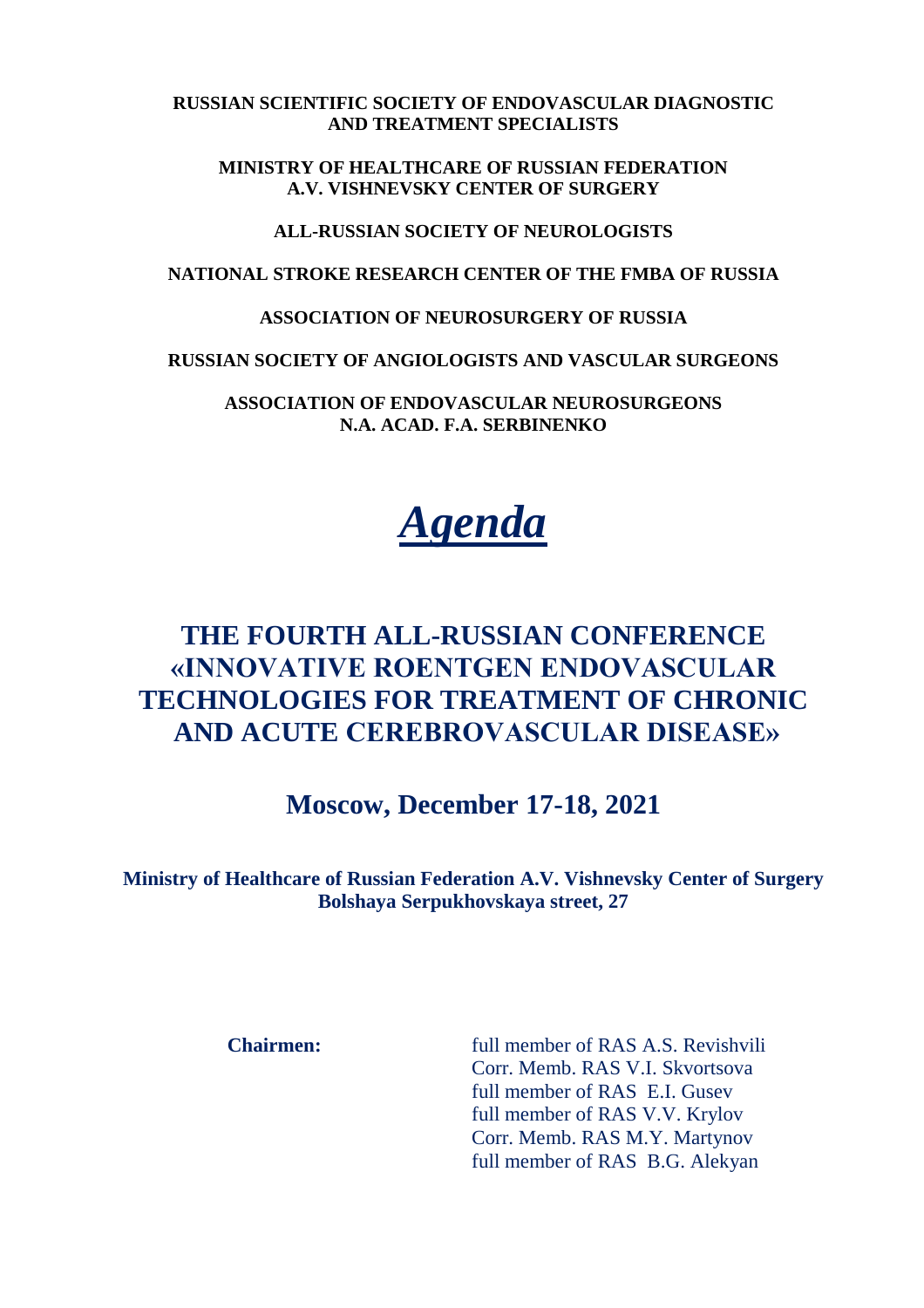## **Friday, December 17**

| 8:00-9:00        | <b>Registration of participants</b>                                                                                                                                                                |
|------------------|----------------------------------------------------------------------------------------------------------------------------------------------------------------------------------------------------|
| $9:00-9:15$      | <b>Opening the Conference.</b><br><b>Welcoming remarks:</b>                                                                                                                                        |
|                  | A.Sh. Revishvili, acad. of RAS<br>V.I. Skvortsova, Corr. Memb. RAS<br>E.I. Gusev, acad. of RAS<br>V.V. Krylov, acad. of RAS<br>M.Y. Martynov, Corr. Memb. RAS<br><b>B.G. Alekyan, acad. of RAS</b> |
| $9:15-10:45$     | PLENARY SESSION I                                                                                                                                                                                  |
| <b>Chairmen:</b> | A.S. Revishvili, acad. of RAS<br>V.I. Skvortsova, Corr. Memb. RAS<br>E.I. Gusev, acad. of RAS<br>V.V. Krylov, acad. of RAS<br>M.Y. Martynov, Corr. Memb. RAS<br>B.G. Alekyan, acad. of RAS         |
| 9:15-9:30        | Current Status of Endovascular Radiology Treatments of Acute and Chronic CVA<br>in RF<br>B.G. Alekyan, acad. of RAS (Moscow)                                                                       |
| 9:30-9:45        | Updates on LAA Interventional and Surgical Occlusion<br>A.Sh. Revishvili, acad. of RAS (Moscow)                                                                                                    |
| 9:45-10:00       | Federal Clinical Centres' Experiences in Arrangements for Endovascular<br>Neurosurgery<br>V.I. Skvortsova, Corr. Memb. RAS (Moscow),<br>Orlov K.Y., PhD (Moscow)                                   |
| 10:00-10:15      | Cerebral Apoplexy in the Russian Federation<br>E.I. Gusev, acad. of RAS (Moscow),<br>M.Y. Martynov, Corr. Memb. RAS (Moscow)                                                                       |
| $10:15 - 10:30$  | Cerebral Aneurysm Surgery<br>V.V. Krylov, acad. of RAS (Moscow)                                                                                                                                    |
| 10:30-10:45      | Discussion                                                                                                                                                                                         |
| 10:45-11:00      | <b>Coffee Break</b>                                                                                                                                                                                |
| 11:00-12:30      | <b>PLENARY SESSION II</b><br><b>ARRANGEMENTS FOR DEVELOPING THE REGIONAL STROKE</b><br><b>TREATMENT NETWORK IN THE RUSSIAN FEDERATION</b>                                                          |
| <b>Chairmen:</b> | prof. N.A. Shamalov<br>prof. I.A. Voznyuk<br>prof. A.V. Protopopov<br>prof. D.V. Skrypnik<br>M.V. Volodyukhin, DMSc                                                                                |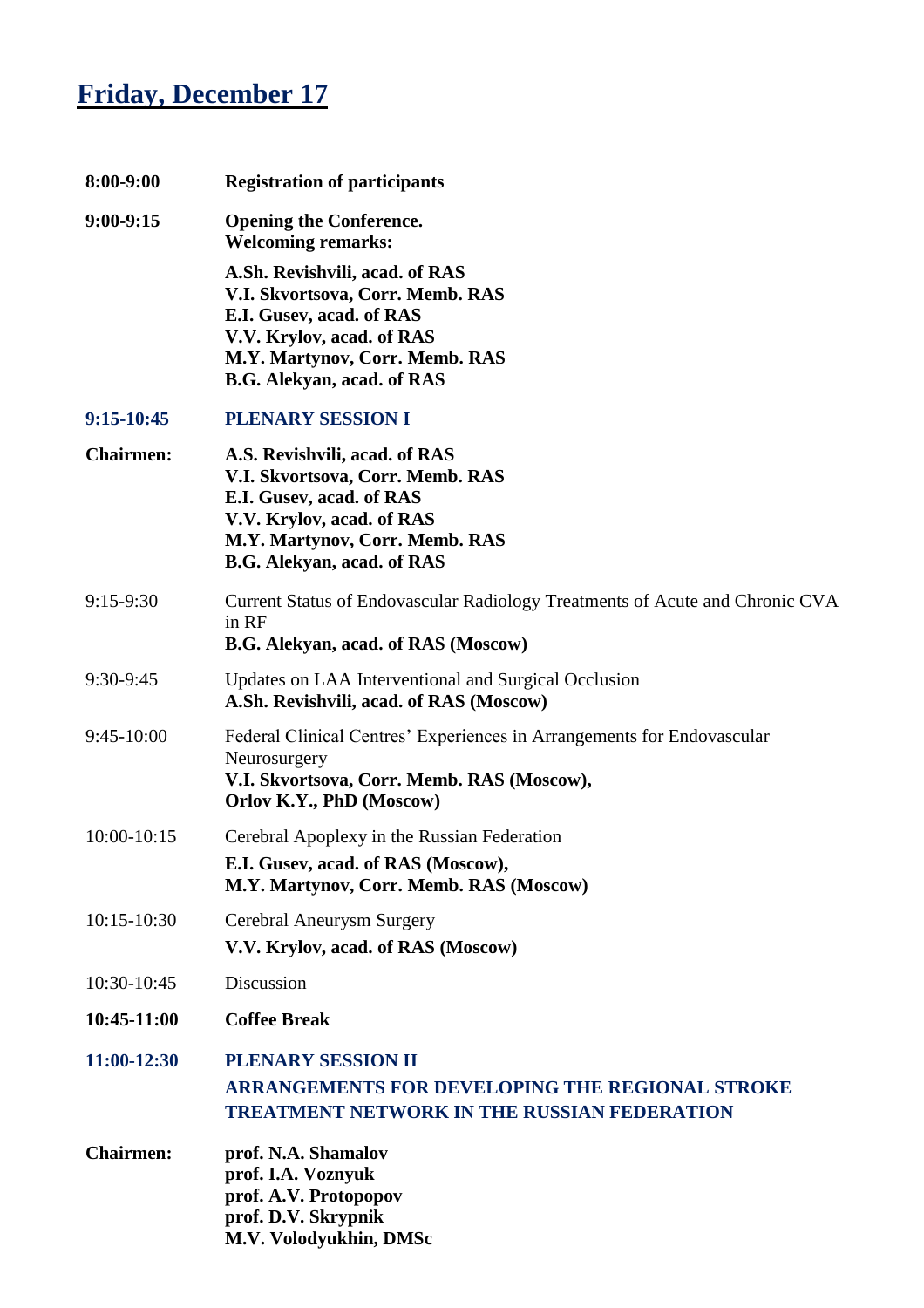|                  | D.V. Kandyba, PhD                                                                                                                                                                  |
|------------------|------------------------------------------------------------------------------------------------------------------------------------------------------------------------------------|
| $11:00-11:15$    | <b>Stroke Treatment Network in Moscow</b><br>prof. N.A. Shamalov (Moscow)                                                                                                          |
| 11:15-11:30      | Stroke Treatment Network Experiences of the Republic of Tatarstan<br>M.V. Volodyukhin, DMSc (Kazan)                                                                                |
| 11:30-11:45      | <b>Stroke Treatment Network Experiences of Krasnoyarsk</b><br>prof. A.V. Protopopov (Krasnoyarsk)                                                                                  |
| 11:45-12:00      | Stroke Treatment Network Experiences of St. Petersburg<br>prof. I.A. Voznyuk (St. Petersburg)                                                                                      |
| $12:00-12:15$    | 2021 Stroke Treatment Networks. What Should We Change in Stroke<br>Endovascular Treatment in a Metropolis?<br>prof. D.V. Skrypnik (Moscow)                                         |
| $12:15 - 12:30$  | Discussion                                                                                                                                                                         |
| 12:30-13:30      | LUNCH SYMPOSIUM SUPPORTED BY CARDIOMEDICS.<br><b>ENDOVASCULAR THROMBOEXTRACTION: OUR 2021 KNOWLEDGE</b><br>OF EFFECTIVE DIAGNOSIS AND OPTIMAL TREATMENT                            |
| <b>Chairmen:</b> | <b>B.G. Alekyan, acad. of RAS</b><br>prof. A.V. Protopopov<br>prof. D.V. Skrypnik<br>prof. A.N. Fedorchenko<br>D.V. Kandyba, PhD<br>A.V. Arablinskiy, PhD<br>A.E. Udovichenko, PhD |
| 12:30-12:45      | 2021 Evidenced-Based Endovascular Treatment of Acute Ischemic Stroke:<br>Further Evidence Still Needed?<br>prof. A.V. Savello (St. Petersburg)                                     |
| 12:45-13:00      | First Pass: Does the Clinical Outcome Depend on the Number of Retriever Stent<br>Passages?<br>K.N. Babichev (St. Petersburg)                                                       |
| 13:00-13:15      | Automated CT Brain Perfusion Analysis: Optional or Mandatory Component of<br><b>Stroke Treatment Centre Functionality?</b><br>A.N. Kostennikov (St. Petersburg)                    |
| 13:15-13:30      | Discussion                                                                                                                                                                         |
| 13:30-15:15      | PLENARY SESSION III<br><b>PRACTICALITIES OF ACVA ENDOVASCULAR TREATMENTS</b>                                                                                                       |
| <b>Chairmen:</b> | <b>B.G. Alekyan, acad. of RAS</b><br>prof. A.V. Protopopov<br>prof. A.N. Fedorchenko<br>prof. Kenneth Snyder (USA)                                                                 |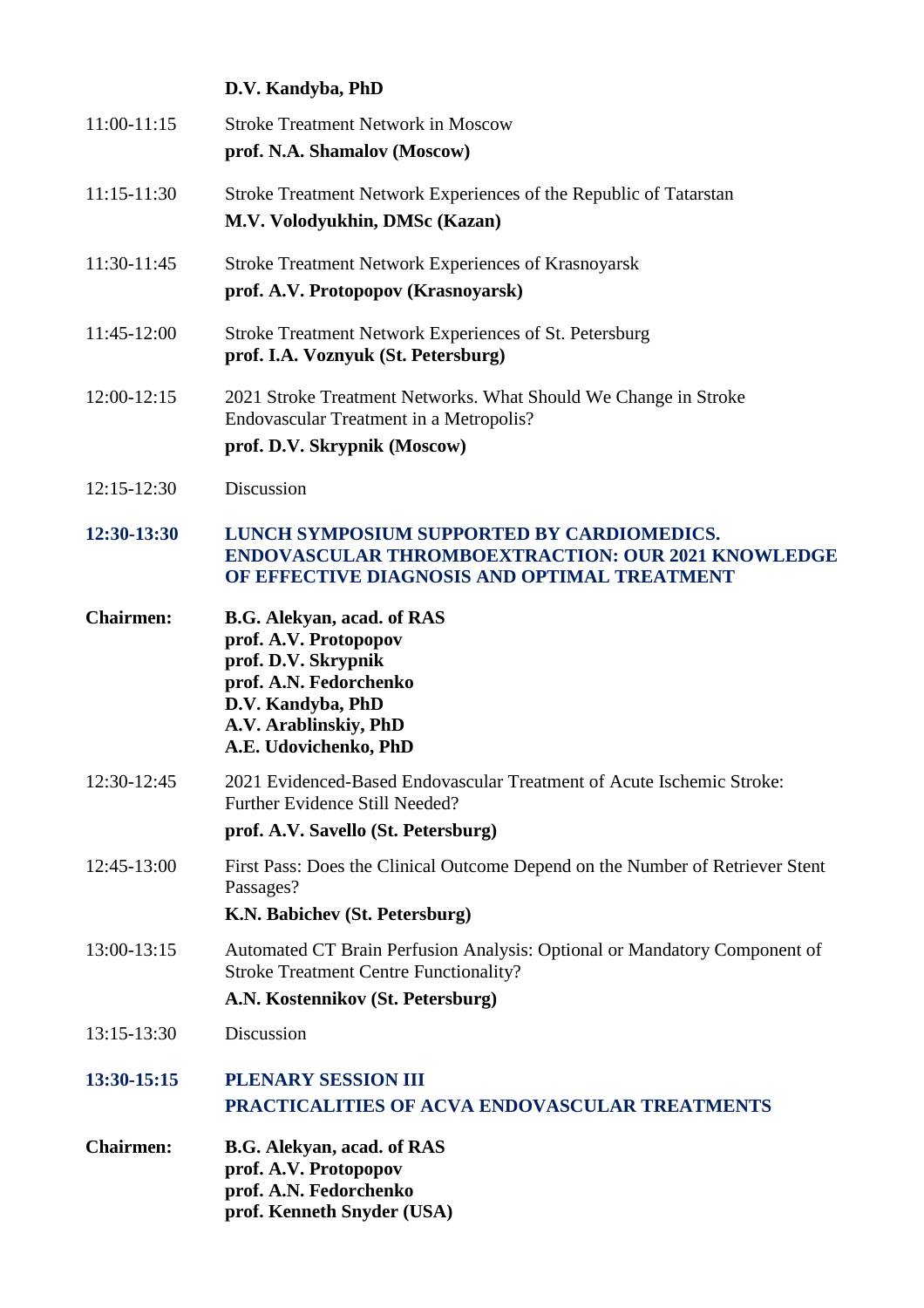| 13:30-13:45      | Overview of Current International and Local Guidelines on ACVA Endovascular<br><b>Treatments: Basis for Clinical Decision Making</b><br>prof. A.V. Savello (St. Petersburg) |
|------------------|-----------------------------------------------------------------------------------------------------------------------------------------------------------------------------|
| 13:45-14:00      | What Should the Endovascular Surgeon Know about the Functional Relevance of<br>Various Brain Regions?<br>prof. Kenneth Snyder (USA)                                         |
| 14:00-14:15      | How to Optimise the Results of Thrombectomy<br>prof. Martin Wisman (Germany)                                                                                                |
| 14:15-14:30      | Key Issues of Op-Room Case Management Before and After Endovascular<br>Thrombectomy<br>S.K. Sergienko (St. Petersburg)                                                      |
| 14:30-14:45      | <b>Stroke Team WIST Training</b><br>prof. Iris Grunwald (United Kingdom)                                                                                                    |
| 14:45-15:00      | Role of Interventional Cardiologist in Stroke Endovascular Treatment and<br>Prevention<br>prof. Jan Kovac (United Kingdom)                                                  |
| 15:00-15:15      | Discussion                                                                                                                                                                  |
| 15:15-15:30      | <b>Coffee Break</b>                                                                                                                                                         |
| 15:30-18:00      | <b>SECTION I</b><br><b>COMPLEX ACUTE ISCHEMIC STROKE TREATMENT. CASE STUDIES</b>                                                                                            |
| <b>Chairmen:</b> | Corr. Memb. RAS I.P. Dudanov<br>prof. A.V. Savello<br>prof. D.V. Skrypnik<br>prof. A.N. Fedorchenko<br>D.V. Kandyba, PhD<br>S.K. Sergienko                                  |
| 15:30-15:40      | Case study<br>A.N. Kostennikov<br>(Ambulance Research Institute named after I.I. Djanilidze, St. Petersburg)                                                                |
| 15:40-15:50      | Case study<br>N.V. Litvinyuk<br>(Krasnoyarsk Region Clinical Hospital)                                                                                                      |
| 15:50-16:00      | Case study<br>E.B. Molokhoev<br>(Federal Clinical Hospital #1, President RF Administrative Department, Moscow)                                                              |
| 16:00-16:10      | Case study<br><b>D.N. Lazakovich</b><br>(St. Petersburg Kurortnyi District Hospital #40)                                                                                    |
| 16:10-16:20      | Open Carotid Access for Thrombectomy in Atherosclerotic Ischemic Stroke<br>N.A. Rudenko<br>(Kurgan Region Clinical Hospital)                                                |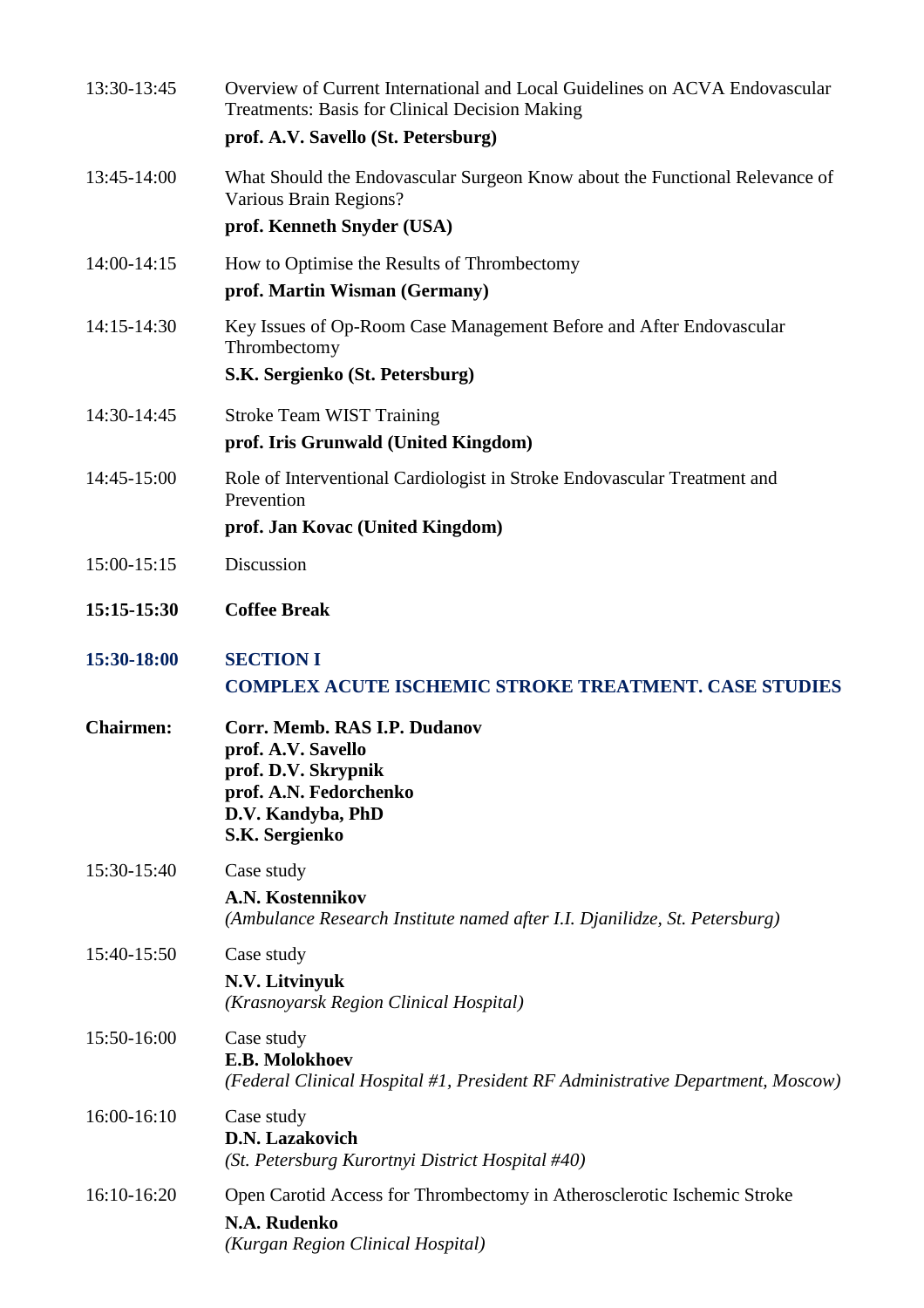| 16:20-16:30 | Case study                                                          |
|-------------|---------------------------------------------------------------------|
|             | <b>K.V. Anisimov</b><br>(Davydkovskiy Clinical Hospital, Moscow)    |
| 16:30-16:40 | Case study                                                          |
|             | A.E. Udovichenko, PhD<br>(Pirogov Clinical Hospital, Moscow)        |
| 16:40-16:50 | Case study                                                          |
|             | S.V. Shenderov, PhD<br>(St. Petersburg Hospital $#26$ )             |
| 16:50-17:00 | Case study                                                          |
|             | K.P. Kravchenko<br>(St. Petersburg Clinical Hospital #2)            |
| 17:00-17:10 | Case study                                                          |
|             | O.V. Simonova<br>(St. Petersburg Elisavetinskaya Hospital)          |
| 17:10-17:20 | Case study<br>Corr. Memb. RAS I.P. Dudanov                          |
|             | (St. Petersburg Mariinskaya Hospital)                               |
| 17:20-17:30 | Clinical study                                                      |
|             | <b>V.A. Tsurkan</b><br>(Botkin Clinical Hospital, Moscow)           |
| 17:30-17:40 | Case study                                                          |
|             | <b>I.G. Dalgatov</b><br>(Buyanov Clinical Hospital, Moscow)         |
| 17:40-17:50 | Clinical study                                                      |
|             | <b>E.S. Suslov</b><br>(Ochapovskiy Clinical Hospital #1, Krasnodar) |
| 17:50-18:00 | Discussion                                                          |

## **Saturday, December 18**

| $9:00-10:45$     | <b>PLENARY SESSION IV</b>                  |
|------------------|--------------------------------------------|
|                  | <b>ISSUES OF ISCHEMIC STROKE TREATMENT</b> |
| <b>Chairmen:</b> | prof. A.V. Savello                         |
|                  | prof. D.V. Skrypnik                        |
|                  | A.V. Staferov, PhD                         |
|                  | K.V. Anisimov, PhD                         |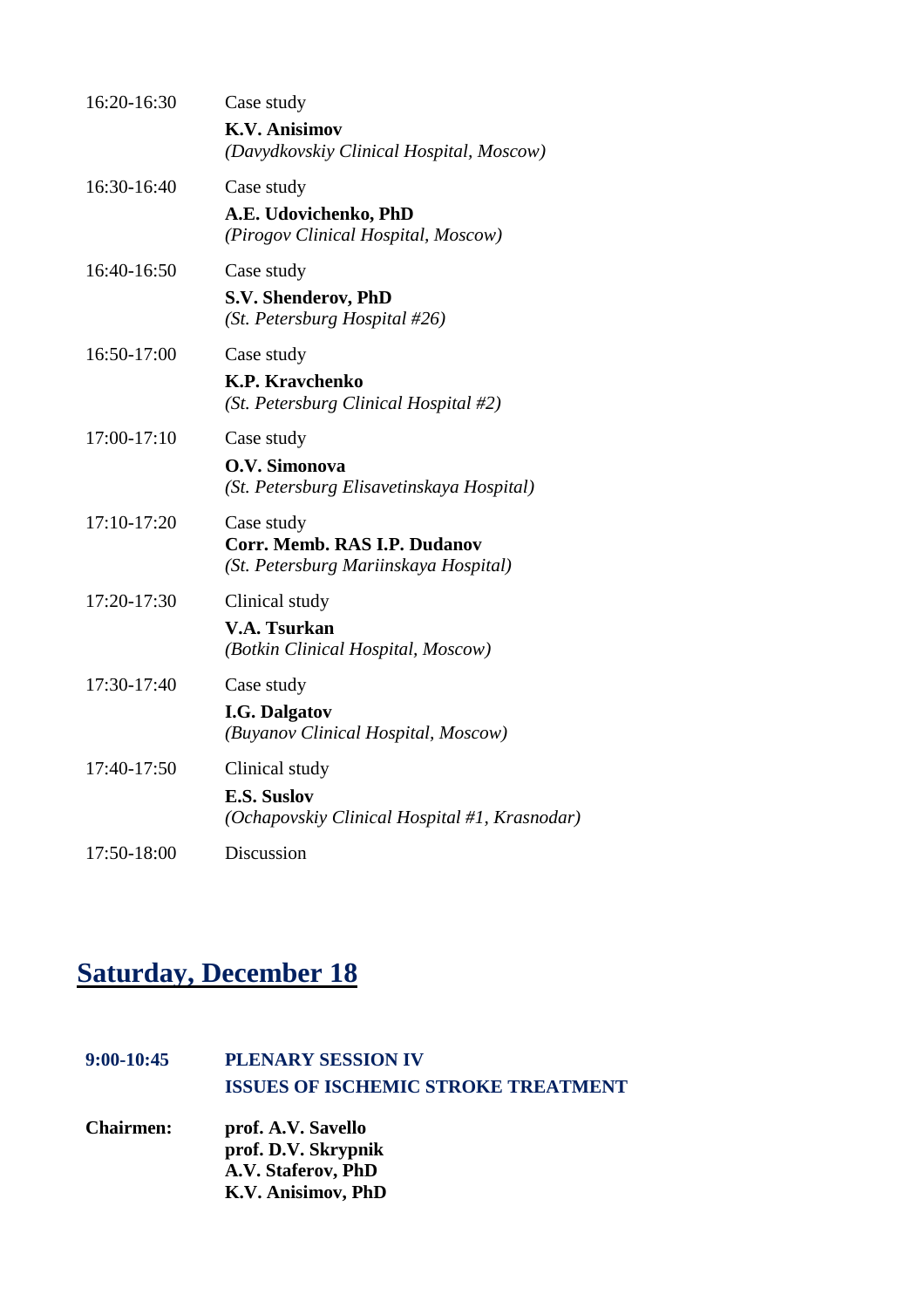| $9:00-9:15$      | Practices of AIS Diagnosis, Neuroimaging and Anesthetic and Post-Op<br><b>Case Management</b>                                                             |
|------------------|-----------------------------------------------------------------------------------------------------------------------------------------------------------|
|                  | K.V. Anisimov, PhD (Moscow)                                                                                                                               |
| $9:15-9:30$      | Too Few Candidates Presenting for Trombectomy and Poor Clinical<br><b>Outcomes. How to Redress?</b>                                                       |
|                  | prof. D.V. Skrypnik (Moscow)                                                                                                                              |
| $9:30-9:45$      | Techniques of Thrombextraction and Device Selection, and Preventing<br><b>IS Endovascular Surgery Complications</b><br>D.V. Kandyba, PhD (St. Petersburg) |
| $9:45-10:00$     | Approach to Treat IS Tandem Lesions<br>prof. A.V. Savello (St. Petersburg)                                                                                |
| $10:00 - 10:15$  | <b>IS Intracranial Stenting</b><br>prof. M. Grigoryan (USA)                                                                                               |
| $10:15-10:30$    | Recanalising ICA Chronic Occlusion. Any Chance of Success?<br>K.N. Babichev (St. Petersburg)                                                              |
| 10:30-10:45      | Discussion                                                                                                                                                |
| 10:45-11:00      | <b>Coffee Break</b>                                                                                                                                       |
| 11:00-11:45      | <b>PLENARY SESSION V</b><br><b>ENDOVASCULAR TREATMENTS FOR ISCHEMIC STROKE</b><br><b>PROPHYLAXIS</b>                                                      |
| <b>Chairmen:</b> | E.V. Merkulov, DMSc<br>prof. A.V. Protopopov<br>prof. A.V. Savello<br>prof. D.V. Skrypnik                                                                 |
| $11:00-11:15$    | PFO Endovascular Treatment for IS Prophylaxis<br>E.V. Merkulov, DMSc (Moscow)                                                                             |
| $11:15-11:30$    | LAA Endovascular Closure for Embolic Stroke Prophylaxis<br>prof. A.V. Protopopov (Krasnoyarsk)                                                            |
| 11:30-11:45      | Discussion                                                                                                                                                |
| 11:45-13:00      | PLENARY SESSION VI<br><b>ICA STENTING OR CAROTID ENDARTERECTOMY?</b>                                                                                      |
| <b>Chairmen:</b> | B.G. Alekyan, acad. of RAS<br>prof. A.A. Karpenko<br>prof. A.V. Savello<br>S.B. Yakovlev, DMSc                                                            |
| 11:45-12:00      | <b>Comeback of Carotid Stenting</b><br>prof. Horst Sievert (Germany)                                                                                      |
| 12:00-12:15      | <b>Carotid Endarterectomy or Stenting?</b>                                                                                                                |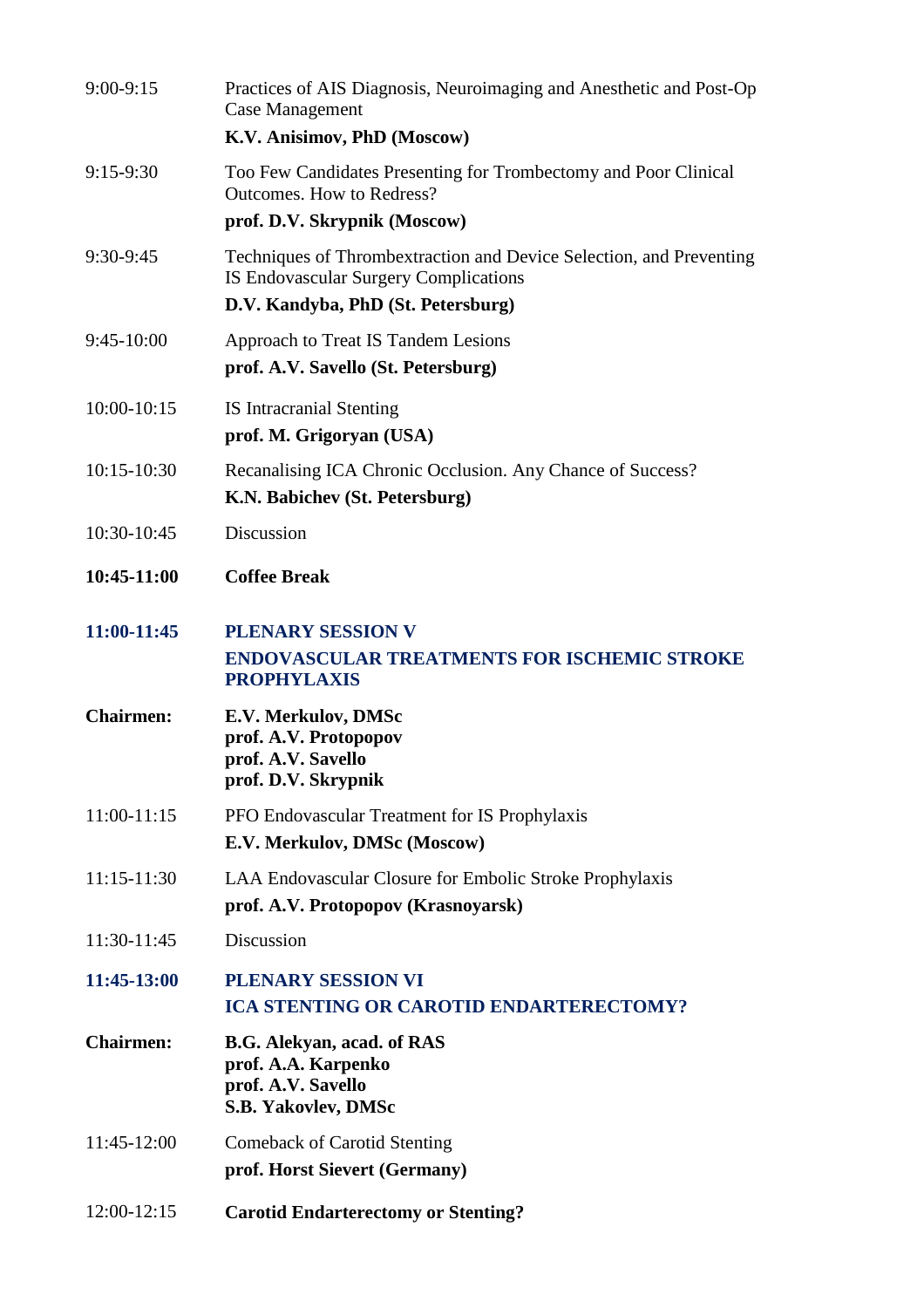|                    | Outlook of the Endovascular Radiology Surgeon<br>B.G. Alekyan, acad. of RAS (Moscow)                                                                                                                                                                                                                          |
|--------------------|---------------------------------------------------------------------------------------------------------------------------------------------------------------------------------------------------------------------------------------------------------------------------------------------------------------|
| 12:15-12:30        | Outlook of the Vascular Surgeon<br>prof. A.A. Karpenko (Novosibirsk)                                                                                                                                                                                                                                          |
| 12:30-12:45        | AIS Complex Carotid Stenting Cases. What Should the Endovascular<br>Surgeon Know?<br>prof. Z.A. Kavteladze (Moscow)                                                                                                                                                                                           |
| 12:45-13:00        | Discussion                                                                                                                                                                                                                                                                                                    |
| 13:00-14:00        | <b>ROUNDTABLE</b><br><b>ISSUES OF TRAINING PROGRAMMES FOR ISCHEMIC</b><br><b>STROKE TEAM</b>                                                                                                                                                                                                                  |
| <b>Moderators:</b> | B.G. Alekyan, acad. of RAS<br>E.I. Gusev, acad. of RAS<br>V.V. Krylov, acad. of RAS<br>M.Y. Martynov, Corr. Memb. RAS<br>prof. A.V. Savello<br>prof. A.V. Protopopov<br>prof. I.A. Voznyuk<br>prof. D.V. Skrypnik<br>prof. A.N. Fedorchenko<br>prof. N.A. Shamalov<br>D.V. Kandyba, PhD<br>K.V. Anisimov, PhD |
| 13:00-13:10        | Current State of Interventional Radiologist and Surgeon Training<br>Process<br>B.G. Alekyan, acad. of RAS (Moscow)                                                                                                                                                                                            |
| 13:10-13:20        | Overview of the Requirements to Interventional Radiologists and<br>Surgeons (neurology/neurosurgery)<br>prof. D.V. Skrypnik (Moscow)                                                                                                                                                                          |
| 13:20-13:30        | Key Sections of IS Team Training Programmes<br>prof. N.A. Shamalov (Moscow)                                                                                                                                                                                                                                   |
| 13:30-13:40        | St. Petersburg Experiences in Arrangements for Multi-Specialty Stroke<br><b>Team Training Process</b><br>prof. I.A. Voznyuk (St. Petersburg)                                                                                                                                                                  |
| 13:40-14:00        | Discussion                                                                                                                                                                                                                                                                                                    |
| 14:00-15:00        | PLENARY SESSION VII<br><b>ENDOVASCULAR TREATMENT OF ARTERIAL ANEURYSM</b><br>AND ARTERIOVENOUS MALFORMATIONS                                                                                                                                                                                                  |
| <b>Chairmen:</b>   | prof. A.V. Savello<br>M.S. Aronov, PhD<br>K.Y. Orlov, PhD                                                                                                                                                                                                                                                     |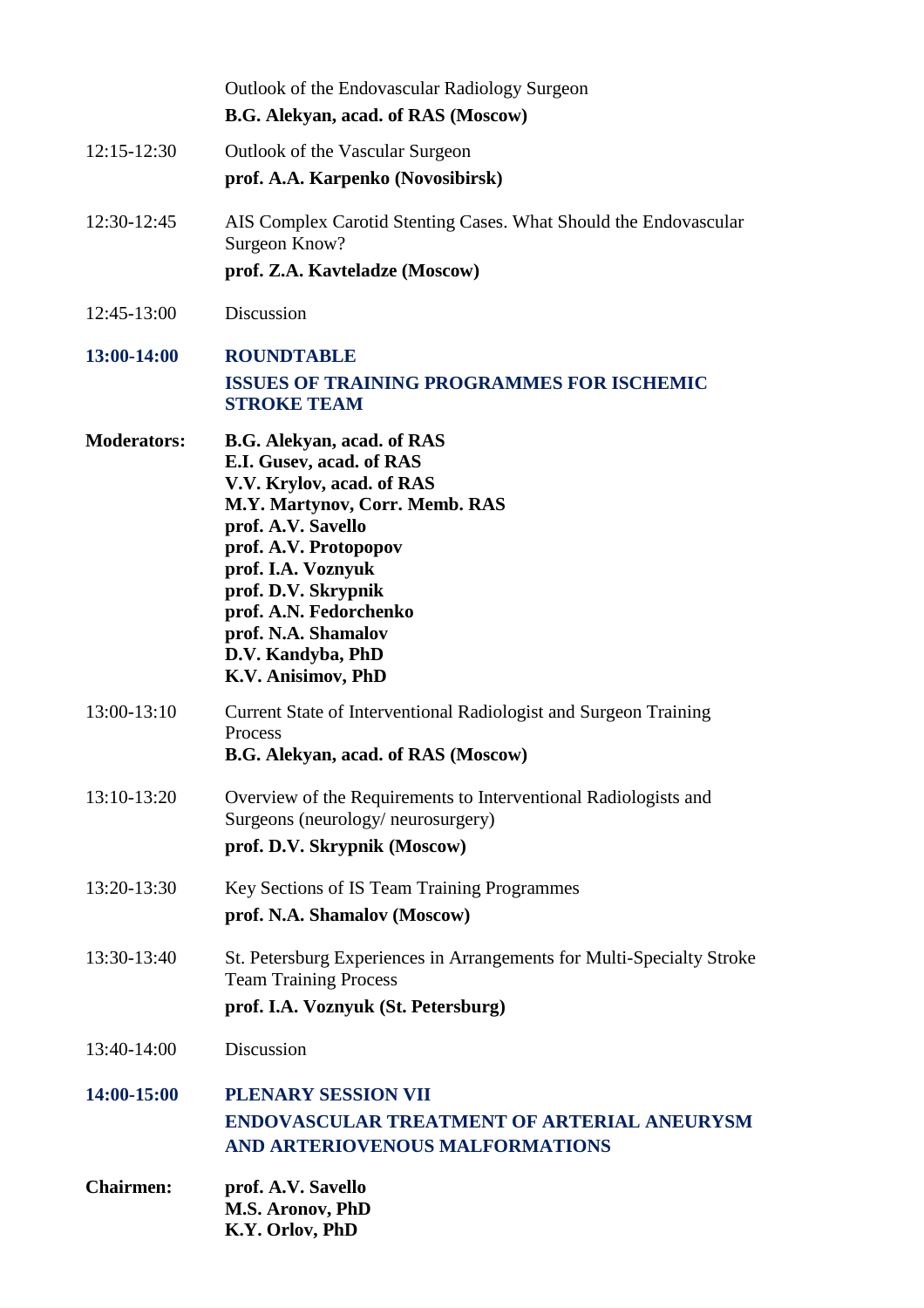|                  | D.V. Kandyba, PhD                                                                                                                  |
|------------------|------------------------------------------------------------------------------------------------------------------------------------|
| 14:00-14:15      | Targeted AVM Embolisation in Acute Hemorrhage Period<br>K.Y. Orlov, PhD (Moscow)                                                   |
| 14:15-14:30      | Destructive Aneurysm Interventions in AHP<br>prof. Maxim Mokin (USA)                                                               |
| 14:30-14:45      | Assistive Stenting and the Use of Flow Redirecting Stents in Acute<br>Aneurysm Rupture Period<br>A.E. Petrov, PhD (St. Petersburg) |
| 14:45-15:00      | Discussion                                                                                                                         |
| 15:00-15:15      | <b>Coffee Break</b>                                                                                                                |
| 15:15-16:30      | PLENARY SESSION VIII<br><b>TREATMENT OF NON-TRAUMATIC INTRACRANIAL</b><br><b>HEMORRHAGE</b>                                        |
| <b>Chairmen:</b> | V.V. Krylov, acad. of RAS<br>prof. V.G. Dashyan<br>prof. A.V. Savello<br>D.V. Svistov, PhD<br>S.B. Yakovlev, DMSc                  |
| 15:15-15:30      | Current State of ACVA Neurosurgery in the Russian Federation<br>prof. V.G. Dashyan (Moscow)                                        |
| 15:30-15:45      | <b>Current AVM Treatment Practices</b><br>M.S. Aronov, PhD (Moscow)                                                                |
| 15:45-16:00      | AHP Aneurysm Treatment in the Regional Vascular Centre<br>V.V. Tkachev, DMSc (Krasnodar)                                           |
| 16:00-16:15      | Endovascular Treatment of Intracranial AV Anastomosis<br>S.B. Yakovlev, DMSc (Moscow)                                              |
| 16:15-16:30      | Discussion                                                                                                                         |
| 16:30-17:30      | <b>JOINT SESSION OF RF MH ENDOVASCULAR RADIOLOGY</b><br><b>AND NEUROLOGY BOARDS</b>                                                |
| <b>Chairmen:</b> | B.G. Alekyan, Acad. of RAS, Chief Part-Time Endovascular<br><b>Radiologist/Surgeon, MH RF</b>                                      |
|                  | M.Y. Martynov, Corr. Memb. RAS, Chief Part-Time Neurologist,<br><b>MH RF</b>                                                       |
|                  | Agenda:                                                                                                                            |
|                  | 1. ACVA Interventional Radiology/ Surgery in RF, 2018-2020<br>B.G. Alekyan, acad. of RAS                                           |